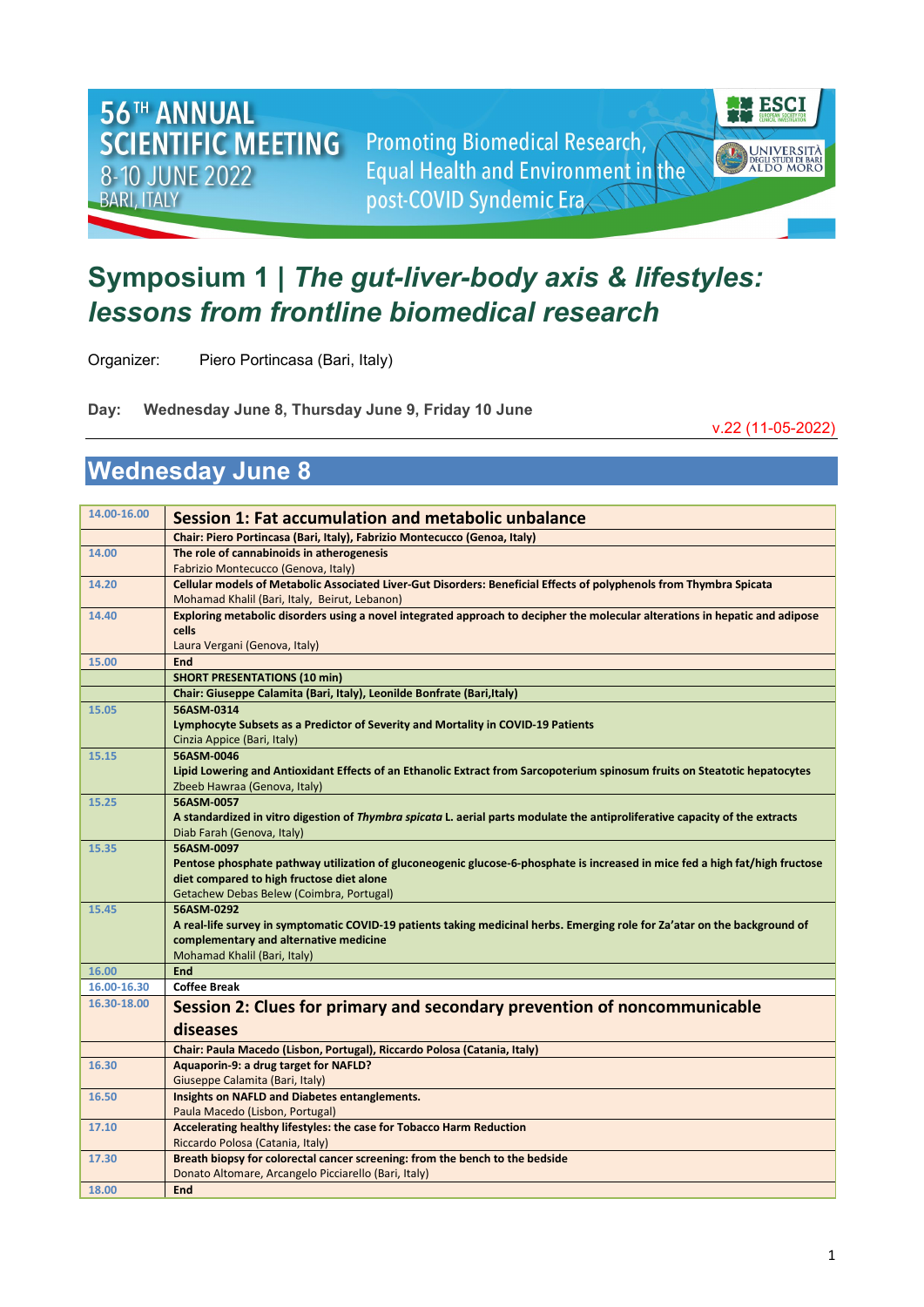## **Thursday June 9**

| 08.30-10.30    | Session 3: Prevention treatment of metabolic diseases: translational studies                                                                                                                           |
|----------------|--------------------------------------------------------------------------------------------------------------------------------------------------------------------------------------------------------|
|                | Chair: Javier Gomez-Ambrosi (Pamplona, Spain), Agostino Di Ciaula (Bari, Italy)                                                                                                                        |
| 08.30          | Brown adipose tissue: Does it protect against the development of diabesity?<br>Javier Gomez-Ambrosi (Pamplona, Spain)                                                                                  |
| 08.50          | Early alteration of liver function linked with liver stiffness and steatosis but not with fibrosis.<br>Agostino Di Ciaula (Bari, Italy)                                                                |
| 09.10          | Reduced hepatic phospholipid (PL) output dramatically promotes the formation of cholesterol (Ch) gallstones in mice<br>Helen Wang (New York, USA)                                                      |
| 09.30          | <b>End</b>                                                                                                                                                                                             |
|                | <b>SHORT PRESENTATIONS (10 min)</b>                                                                                                                                                                    |
| 09.40          | 56ASM-0303<br>Mediterranean Diet in Developmental Age: Current Evidence and Research Gaps<br>Ilaria Farella (Bari, Italy)                                                                              |
| 09.50          | <b>Clinical Association Between Visceral Fat and Risk of Type 2 Diabetes</b><br>Ilaria Galerati (Bari, italy)                                                                                          |
| 10.00          | The Relationship Between Anxiety and Depression in Metabolic-Dysfunction-Associated Fatty Liver Disease and Associated<br><b>Cardiovascular Outcomes</b><br>Abdulrahman Ismaiel (Cluj-Napoca, Romania) |
| 10.10          | Gender differences of psychological and metabolic effects post COVID-19 strict social distancing measures<br>Leonilde Bonfrate (Bari, Italy)                                                           |
| 10.30          | <b>End</b>                                                                                                                                                                                             |
| 10.30-11.00    | Coffee break                                                                                                                                                                                           |
| 11.00-12.00    | Session 4: From research to clinical practice: clues for a longer healthspan                                                                                                                           |
|                | Chair: Piero Portincasa (Bari, Italy), Angelo Vacca (Bari, Italy)                                                                                                                                      |
| 11.00          | Novel therapies in diabetes mellitus 2022                                                                                                                                                              |
|                | Francesco Giorgino (Bari, Italy)                                                                                                                                                                       |
| 11.20          | Different Variations of Intra-Familial Body Mass Index Subjected to COVID-19 Lockdown                                                                                                                  |
|                | Maria Felicia Faienza (Bari, Italy)<br><b>SHORT PRESENTATIONS (10 min)</b>                                                                                                                             |
| 11.40          | Post- (Long)- Covid: The Burden in Internal Medicine. A never-ending story                                                                                                                             |
|                | Antonino Noto (Bari, Italy)                                                                                                                                                                            |
| 12.00          | <b>End</b>                                                                                                                                                                                             |
|                |                                                                                                                                                                                                        |
| 12.00-14.00    | Lunch                                                                                                                                                                                                  |
| 14.00-16.00    | <b>Session 5: Functional and metabolic diseases</b>                                                                                                                                                    |
|                | Chair: Dan Dumitrascu (Cluj-Napoca, Romania), Mauro D'Amato (Bari, Italy)                                                                                                                              |
| 14.00          | <b>Gastrointestinal diseases and gender</b><br>Leonilde Bonfrate (Bari, Italy)                                                                                                                         |
| 14.20          | Dietary recommendation in IBS: from empiricism to evidence                                                                                                                                             |
| 14.40          | Dan Dumitrascu (Cluj-Napoca, Romania)<br>Sucrase isomaltase variants and their role in irritable bowel syndrome                                                                                        |
|                | Mauro D'Amato (Bari, Italy)                                                                                                                                                                            |
| 15.00          | <b>End</b>                                                                                                                                                                                             |
| 15.05          | <b>SHORT PRESENTATIONS (10 min)</b><br>Neurometabolic changes in the hippocampus of type 2 diabetic rats: an imaging perspective towards clinical applications                                         |
| 15.15          | Beatriz Caramelo (Portugal)<br>Exposure to obesogenic environments during perinatal development modulates offspring nutrient-sensing pathways in<br>adipose tissue                                     |
| 15.25          | Diana Sousa (Portugal)<br>Relationship between liver stiffness and steatosis: in vitro and in vivo studies                                                                                             |
| 15.35          | Francesca Baldini (Italy)<br>Neurometabolic and behavioural alterations in the adolescent offspring upon maternal glycation                                                                            |
| 15.45          | Andreia Amaro (Italy)<br>Potential of Côa Valley (Portugal) plants' extracts in cell model for hepatic lipid toxicity                                                                                  |
| 15.55          | Carla Varela (Portugal)<br><b>End</b>                                                                                                                                                                  |
| 16.00-16.30    | <b>Coffee Break</b>                                                                                                                                                                                    |
|                | Session 6: Focus on gut-liver-gallbladder axis                                                                                                                                                         |
|                | Chair: Gyorgy Baffy (Boston, USA), Alfredo Di Leo (Bari, Italy)                                                                                                                                        |
| 16.30          | Novel insight into the role of gut microbiota in the pathogenesis of cholesterol gallstone disease<br>David Q.-H Wang (New York, USA)                                                                  |
| 16.50          | The role of protective genetic variants in the pathogenesis of chronic liver diseases<br>Marcin Krawczyk (Homburg, Germany)                                                                            |
| 17.10<br>17.30 | Host-microbiota interplay and sinusoidal Vaso regulation in NAFLD<br>Gyorgy Baffy (Boston, USA)<br><b>End</b>                                                                                          |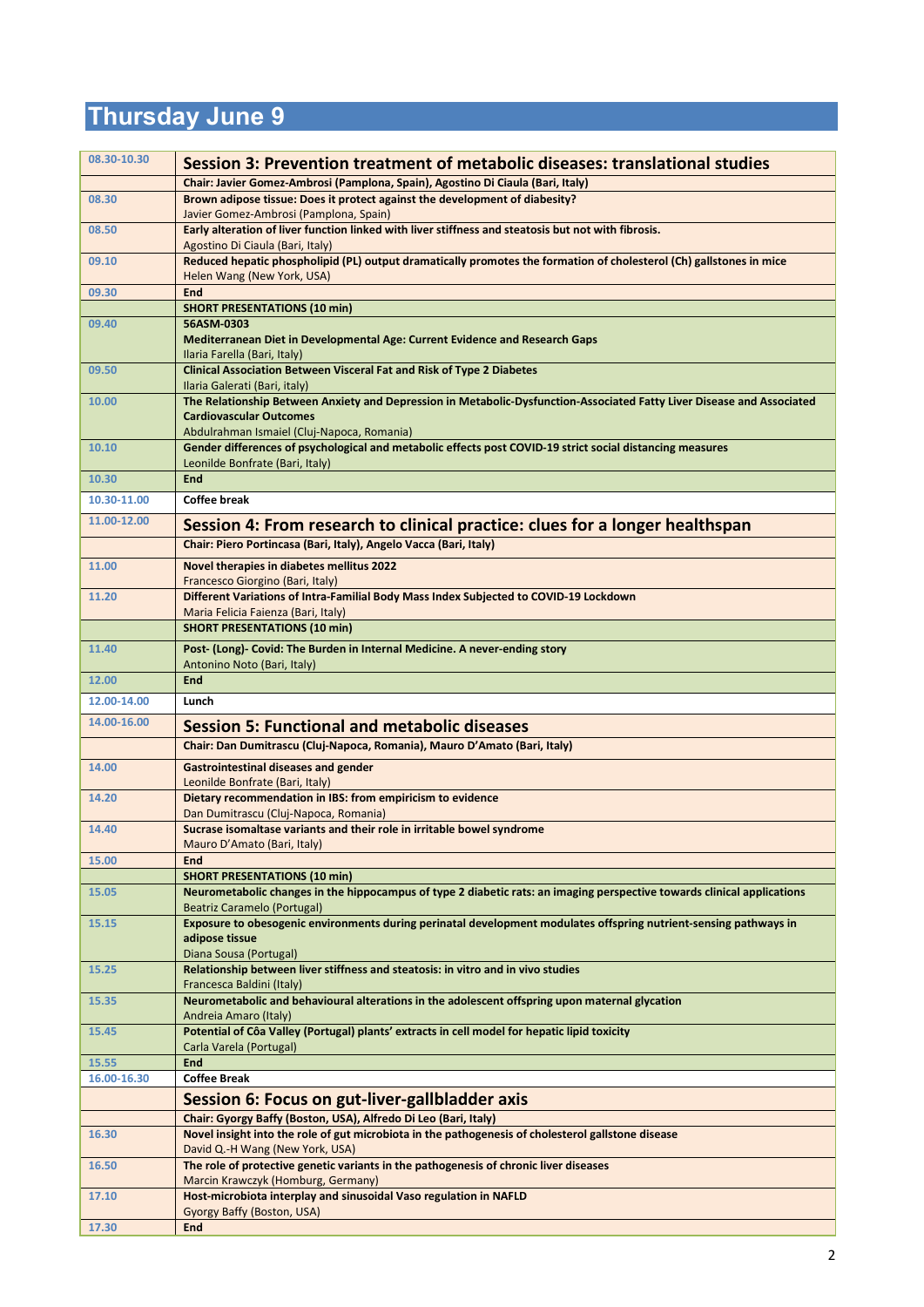|       | <b>SHORT PRESENTATIONS (10 min)</b>                                                                                      |
|-------|--------------------------------------------------------------------------------------------------------------------------|
| 17.35 | 56ASM-0276                                                                                                               |
|       | Small intestine derived extracellular vesicle mediators in the gut-liver axis crosstalk                                  |
|       | Rita Machado de Oliveira (Lisbon, Portugal)                                                                              |
| 17.45 | 56ASM-0290                                                                                                               |
|       | Monitoring palatability and gastrointestinal symptoms after acute and long-term consumption of four types of gluten-free |
|       | pasta in healthy subjects                                                                                                |
|       | Ilaria Farella (Bari, Italy)                                                                                             |
| 17.55 | <b>End</b>                                                                                                               |

| <b>Common Poster Session</b>                                                                                                   |
|--------------------------------------------------------------------------------------------------------------------------------|
| 56ASM-0007                                                                                                                     |
| Wine polyphenol resveratrol and non-alcoholic fatty liver disease - what do we know so far?                                    |
| Gostimirović Miloš (Serbia)                                                                                                    |
| 56ASM-0301                                                                                                                     |
| The Role of Quantitative Ultrasonography as Tool to Monitor the Characteristic Visceral Fat Accumulation in Psychiatric        |
| Patients on Ptypical Pntipsychotic.                                                                                            |
| Ilaria Farella (Bari, Italy)                                                                                                   |
| Sedentary lifestyle habits predispose to higher risk of NAFLD: A Foie Gras study                                               |
| Harshitha Shanmugam (Bari, Italy)                                                                                              |
| Beneficial effects of a novel nutraceutic in the improvement of gastrointestinal symptoms and habits in subject with irritable |
| bowel syndrome: a pilot study                                                                                                  |
| Adriana Di Bisceglie (Italy)                                                                                                   |
| Diabetes Mellitus and the Gastrointestinal Tract: a deeper embrace                                                             |
| Leonilde Bonfrate (Bari, Italy)                                                                                                |
| Prevalence of in-hospital infections and antimicrobial resistance in an internal medicine ward. A prospective study            |
| Marica Diaferia (Bari, Italy)                                                                                                  |